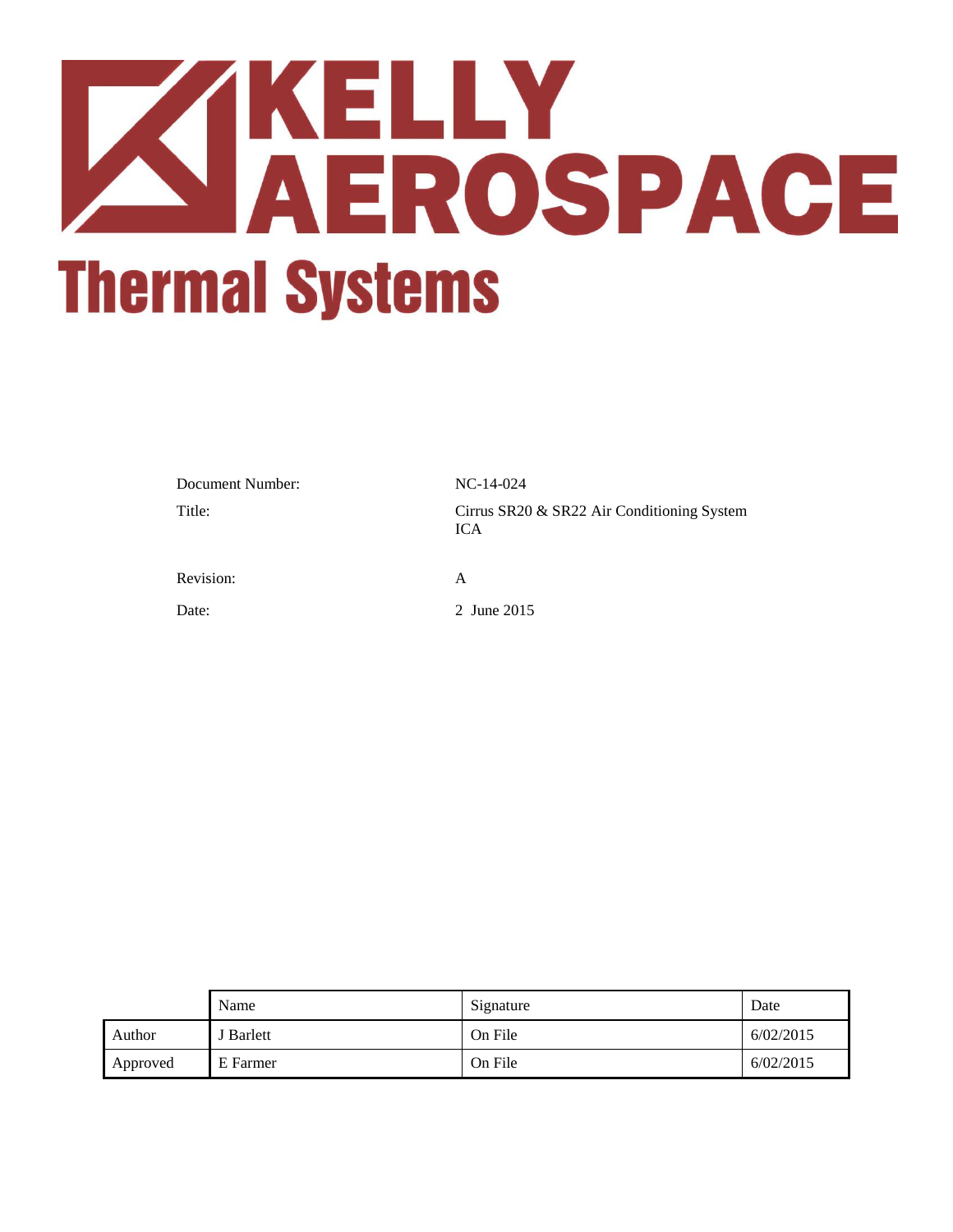# Revisions

| Rev. | Description            | Author       | Date    | Approved    |
|------|------------------------|--------------|---------|-------------|
| A    | <b>Initial Release</b> | Jeff Barlett | 6/02/15 | Eric Farmer |
|      |                        |              |         |             |
|      |                        |              |         |             |
|      |                        |              |         |             |
|      |                        |              |         |             |
|      |                        |              |         |             |
|      |                        |              |         |             |
|      |                        |              |         |             |
|      |                        |              |         |             |

The latest revision of the maintenance manual can be obtained from the Kelly Aerospace website at [www.kellyaerospace.com.](http://www.kellyaerospace.com/)

In the event Internet access is not available, please contact the Customer Service Office for inquiry or a copy of the latest revision:

> Kelly Aerospace 1625 Lost Nation Road Lost Nation Airport Willoughby, Ohio 44094 440-951-4744

| Kelly Aerospace, Thermal Systems Division | 1625 Lost Nation Rd Willoughby, Ohio 44094 | PH: 440-951-4744 |
|-------------------------------------------|--------------------------------------------|------------------|
|-------------------------------------------|--------------------------------------------|------------------|

| Project | Document Title                                 | Document No | Rev | Page                  |
|---------|------------------------------------------------|-------------|-----|-----------------------|
|         | Cirrus SR20 & SR22 Air Conditioning System ICA | $NC-14-024$ |     | $2$ of $\overline{2}$ |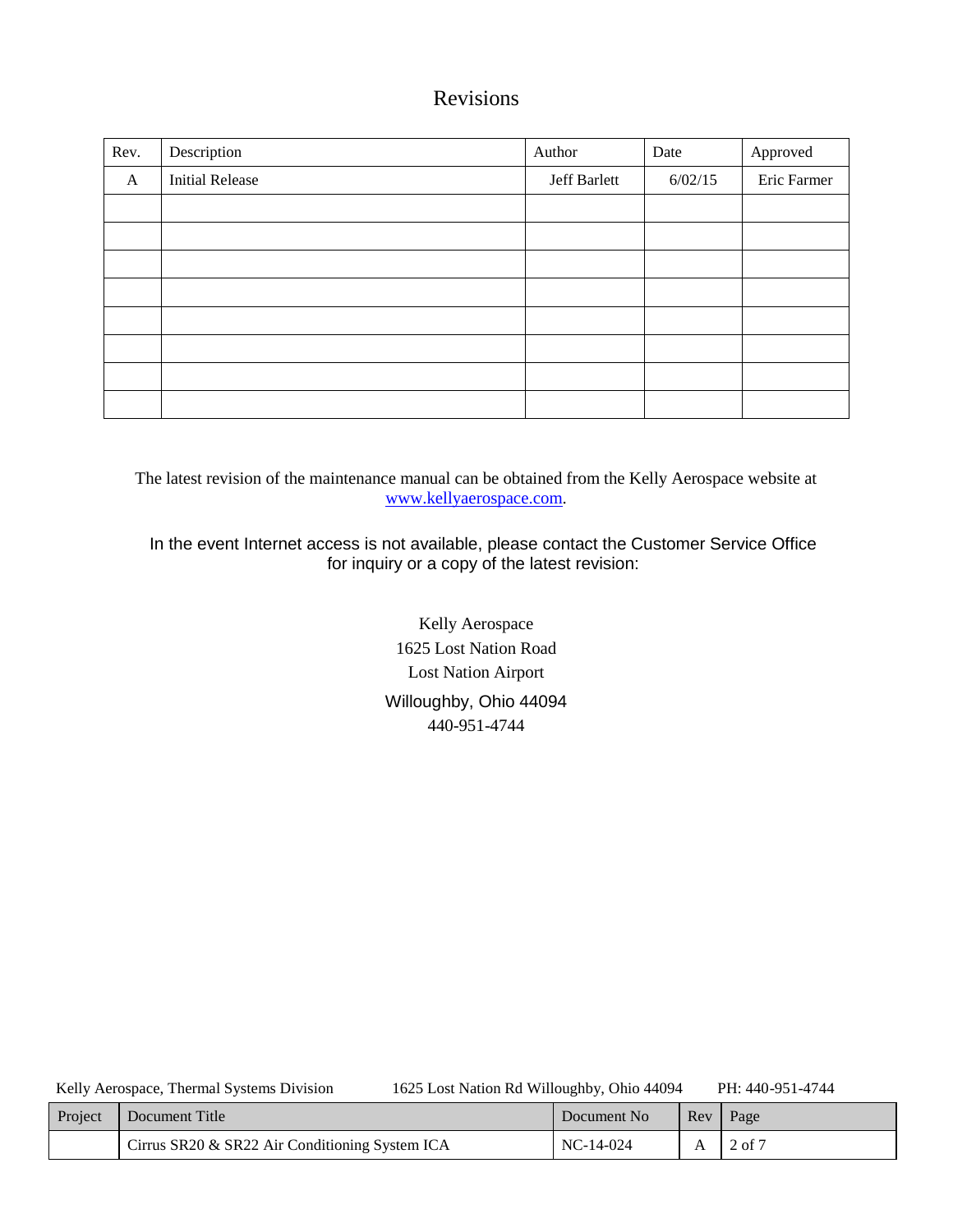### TABLE OF CONTENTS

| 1.0  |  |
|------|--|
| 2.0  |  |
| 3.0  |  |
| 3.1  |  |
| 4.0  |  |
| 5.0  |  |
| 6.0  |  |
| 7.0  |  |
| 8.0  |  |
| 9.0  |  |
| 10.0 |  |
| 11.0 |  |
|      |  |

Kelly Aerospace, Thermal Systems Division

1625 Lost Nation Rd Willoughby, Ohio 44094

PH: 440-951-4744

| Project | Document Title                                 | Document No | Rev | Page   |
|---------|------------------------------------------------|-------------|-----|--------|
|         | Cirrus SR20 & SR22 Air Conditioning System ICA | $NC-14-024$ |     | 3 of 7 |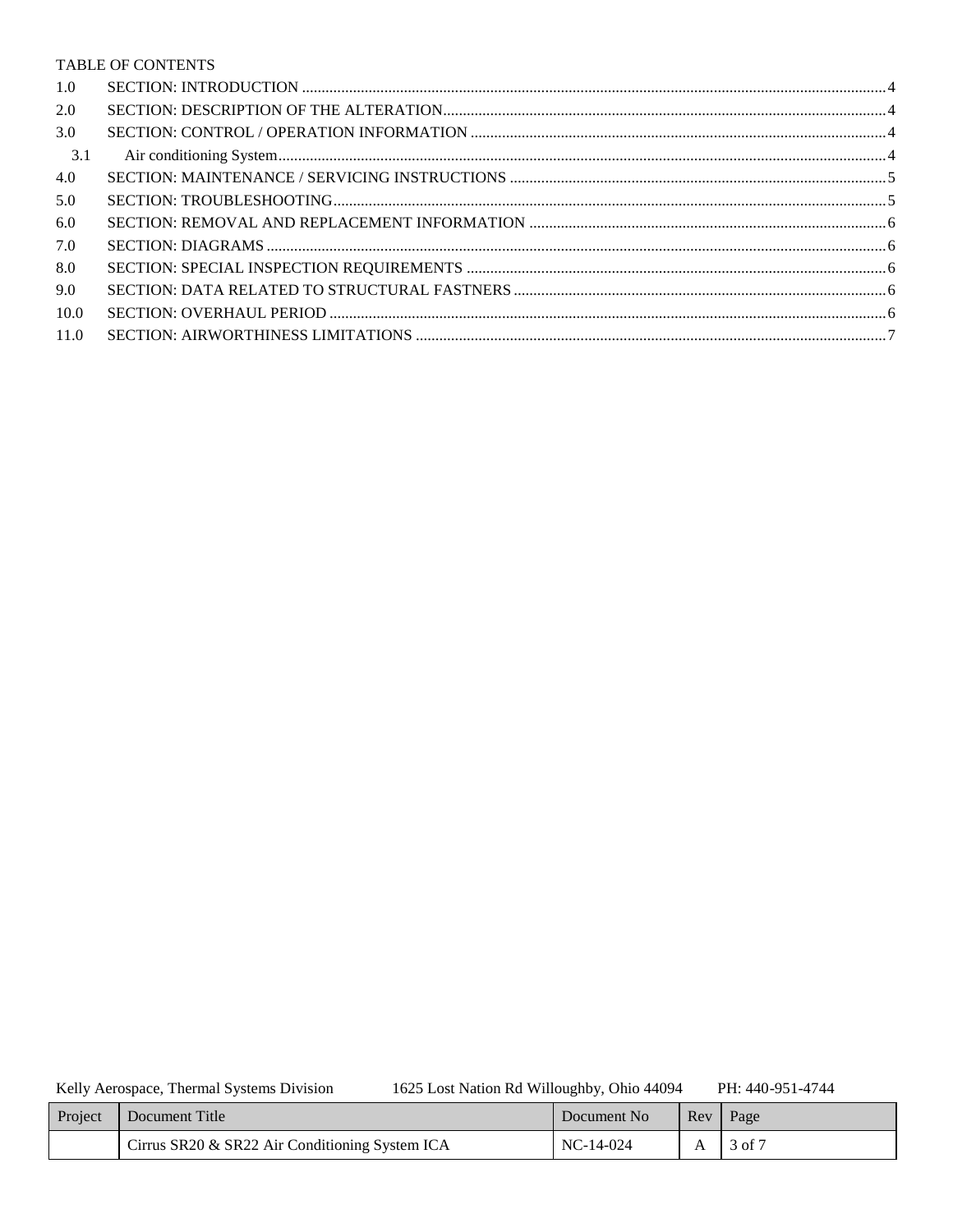# <span id="page-3-0"></span>**1.0 SECTION: INTRODUCTION**

This document identifies the instructions for continued airworthiness for the modification of the above aircraft by installation of the Kelly Aerospace Air Conditioning System.

**Applicability:** Applies to aircraft altered by installation of Kelly Aerospace Air Conditioning System

**Distribution:** This document should be a permanent aircraft record.

# <span id="page-3-1"></span>**2.0 SECTION: DESCRIPTION OF THE ALTERATION**

The Kelly Aerospace Thermacool Air Conditioning System is installed in the aircraft as a remote-mount unit in the tail cone of the aircraft. Conditioned air is ducted out of an evaporator located just aft of the baggage area. Pilot control of the air conditioning is through the climate control unit located in the instrument panel or center console.

# <span id="page-3-2"></span>**3.0 SECTION: CONTROL / OPERATION INFORMATION**

### <span id="page-3-3"></span>**3.1 Air conditioning System**

The system is operated through temperature/fan speed selection on a climate controller located in the instrument panel or center console.

The system may be operated during all phases of operation to include take off and landing.

The air-conditioning system may be operated on the ground and without the engine running by connecting an APU or GPU to the ground power receptacle on the aircraft. The GPU or APU must be of sufficient capacity to run the A/C system with a minimum capacity of 45 amps at 28 volts. **Caution: Do not attempt to operate the air conditioning system with an APU or GPU with the aircraft battery disconnected as this could result in damage to the digital compressor controller.**

The system may be operated during level flight, take off and landing or on the ground during taxi.

### **AIR CONDITIONING SYSTEM NORMAL CHECKLIST CB-1 CLIMATE CONTROLLER**

- **1) Prior to engine startup ensure Air Conditioning is OFF by verifying that there is no temperature displayed on the CB-1 climate controller.**
- **2) Follow normal procedures for engine start-up.**
- **3) To operate Air Conditioning press the upper left button on the CB-1 Climate Controller, the display will first show fan speed, then will show temperature set point.**
- **4) For FAN ONLY operation use the left hand selector arrows on the CB-1 Climate Controller to increase or decrease fan speed. Speed Range is 1 to 3.**
- **5) For Air Conditioning use the right hand selector arrows on the CB-1 Climate Controller to set the desired cabin temperature. Fan speed will still be controlled manually with the left hand selector arrows. The CB-1 display will default to the temperature set point, to display cabin temperature press and release the upper left button, the cabin temperature will be displayed with a dot in the lower right hand corner indicating that cabin temperature is being displayed. After a few seconds the temperature set point will be displayed again.**
- **6) To turn air conditioning system off, press and hold upper left button.**

### **AIR CONDITIONING SYSTEM NORMAL CHECKLIST CB-2 CLIMATE CONTROLLER**

- **1) Prior to engine startup ensure Air Conditioning is OFF by verifying that there is nothing displayed on the CB-2 climate controller LCD screen.**
- **2) Follow normal procedures for engine start-up.**
- **3) To operate Air Conditioning press the lower right button on the CB-2 Climate Controller, the display will first show the logo and software version; then it will show temperature set point, fan speed bar graph, and mode display.**
- **4) To select Fan Only or Air Conditioning mode press the bottom left button and toggle between modes with the middle right button. After selecting a mode, either press the bottom right button to enter or wait 3 seconds and the display will return to the main screen. The snow flake symbol in the bottom center of the display will indicate Air Conditioning mode.**

Kelly Aerospace, Thermal Systems Division 1625 Lost Nation Rd Willoughby, Ohio 44094 PH: 440-951-4744

| <b>Project</b> | Document Title                                 | Document No | Rev | Page   |
|----------------|------------------------------------------------|-------------|-----|--------|
|                | Cirrus SR20 & SR22 Air Conditioning System ICA | $NC-14-024$ |     | 4 of 7 |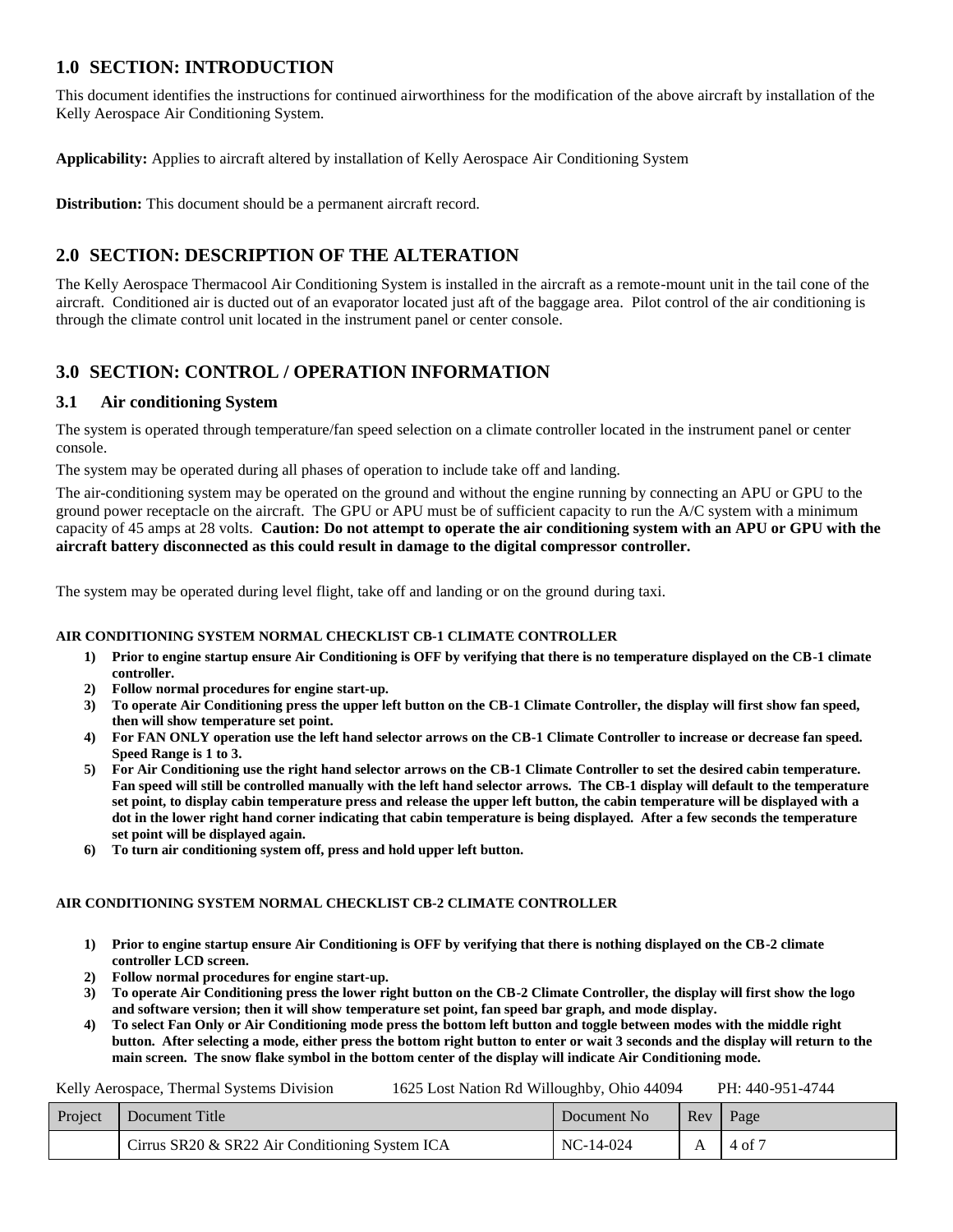- **5) To control fan speed, press the middle left button to bring up the fan speed screen. Toggle the fan speed up or down using the middle and upper right buttons. Speed Range is 1 to 3. After selecting desired fan speed press the bottom right button to enter or wait 3 seconds and the display will return to the main screen. The fan speed bar graph on the right side of the screen will show selected fan speed. Fan speed can be controlled in both AC and Fan Only modes.**
- **6) To change the desired cabin temperature use the top and middle right buttons to adjust the temperature set point up or down. The set point temperature will be displayed with an SP indication. The CB-2 display will default to the temperature set point, to display cabin temperature press and release the bottom right button, the cabin temperature will be displayed with a TEMP indication. After a few seconds the temperature set point will be displayed again.**
- **7) To turn air conditioning system off, press and hold lower right button.**

# <span id="page-4-0"></span>**4.0 SECTION: MAINTENANCE / SERVICING INSTRUCTIONS**

There are no maintenance requirements for the Air-conditioning System outside of normal 100hr/Annual inspection intervals or during routine maintenance.

Perform a system functional test after any maintenance is performed on the air-conditioning system.

**Note:** Before inspections or maintenance are performed it is the responsibility of the owner/operator and maintenance agency to assure that they are in possession of the latest revision of the applicable documentation and drawings.

### **CHARGING**

### **Only trained and qualified personnel may service this system.**

The Air Conditioning System should contain 34 oz of R-134A Refrigerant. There are no substitutions permitted. The service ports are on top of the compressor which is located in the tailcone. The small service port is the high pressure side and the large service port is the low pressure side.

**Caution: It is vital that the compressor is NOT operated while the system is under vacuum. Doing so will instantly damage the compressor**.

## <span id="page-4-1"></span>**5.0 SECTION: TROUBLESHOOTING**

Failures of the Kelly Aerospace Thermacool Air Conditioning System can include but may not be limited to the following items:

1) Fan motor failure, characterized by no or little airflow. Corrective action: Troubleshoot the fan motor wiring, relay and fan for proper operation, repair or replace as necessary.

2) Compressor failure, characterized by low amp draw, or little cold air output. Corrective action: Troubleshoot compressor and compressor controller and wiring, repair or replace as necessary.

3) Low or no refrigerant, characterized by little or no cold air. Corrective Action: Inspect system for leaks, repair as necessary, and service system appropriately with R-134A refrigerant.

4) Any or all of these probable failures require inspection as necessary, or system must be secured and placarded until repaired.

| Kelly Aerospace, Thermal Systems Division | 1625 Lost Nation Rd Willoughby, Ohio 44094 | PH: 440-951-4744 |
|-------------------------------------------|--------------------------------------------|------------------|
|-------------------------------------------|--------------------------------------------|------------------|

| Project | Document Title                                 | Document No | $\mathbf{Re}v$ | Page       |
|---------|------------------------------------------------|-------------|----------------|------------|
|         | Cirrus SR20 & SR22 Air Conditioning System ICA | $NC-14-024$ |                | $5$ of $7$ |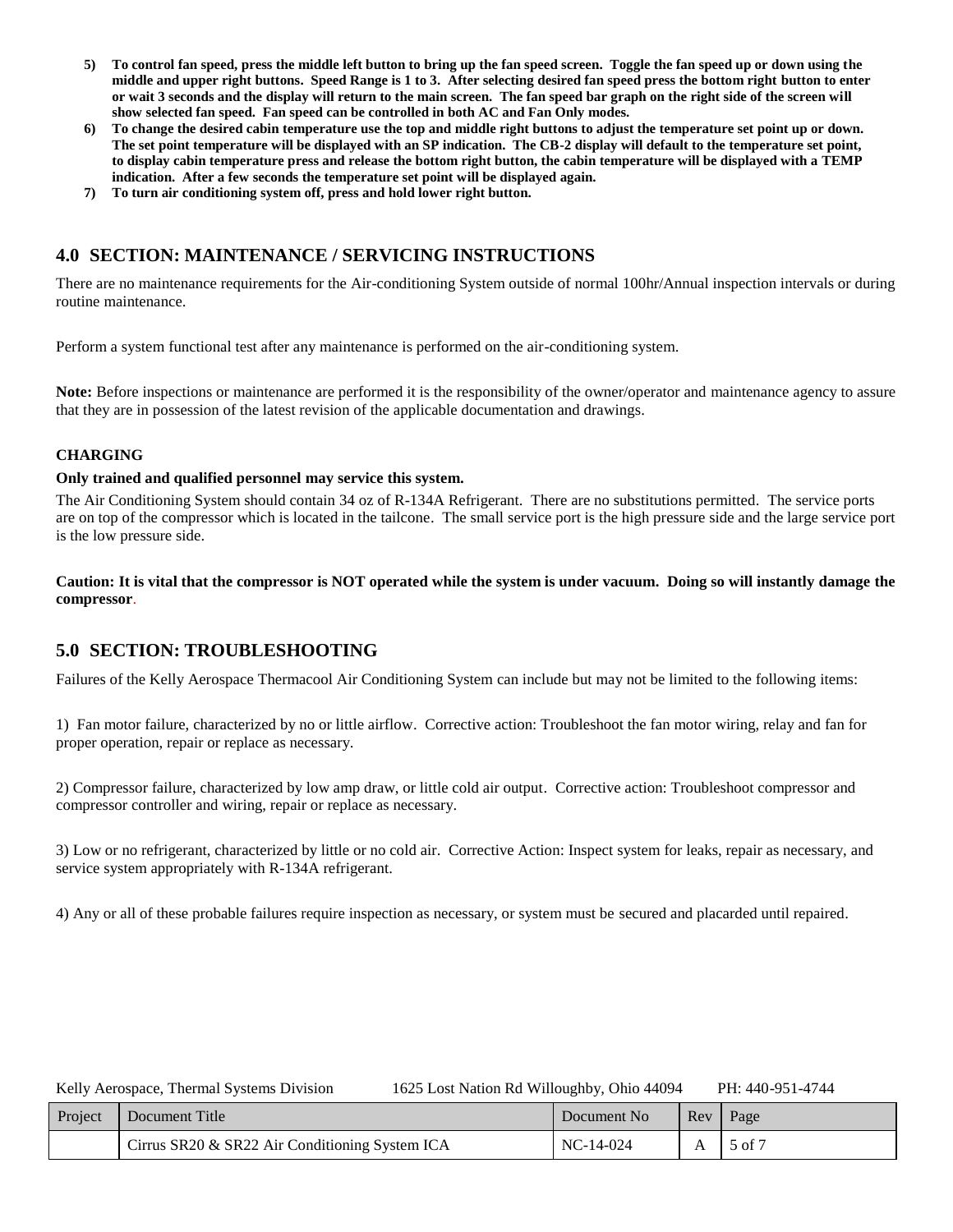# <span id="page-5-0"></span>**6.0 SECTION: REMOVAL AND REPLACEMENT INFORMATION**

Refer to the Kelly Aerospace Thermacool Air Conditioning System Installation Manual.

When replacement of any refrigerant containing device is necessary, e.g... compressor or evaporator, it is necessary to evacuate the refrigerant prior to removal. An EPA approved refrigerant evacuation machine is required. Prior to recharging the system with refrigerant, the system must be evacuated. Allow the vacuum source to remain connected for a minimum of one hour to assure there are no leaks and verify system integrity.

# <span id="page-5-1"></span>**7.0 SECTION: DIAGRAMS**

A list of all applicable diagrams can be found in document NC-14-021.

All drawings and diagrams will be provided by Kelly Aerospace Thermal Systems. These may be obtained by contacting Kelly Aerospace by calling 440-951-4744 or fax 440-951-4725

# <span id="page-5-2"></span>**8.0 SECTION: SPECIAL INSPECTION REQUIREMENTS**

Inspect the system during 100 Hr and/or Annual inspections. There are no servicing requirements for the Air-conditioning System outside of normal 100hr/Annual inspection intervals or during routine maintenance.

During the annual or 100 hr inspections check for the following items:

- 1. Security of attachment of all components.
- 2. Evidence of any leaks.
- 3. Fretting or cracking of any sheet metal structures.
- 4. Insect or animal nests in condenser or evaporator sections.
- 5. Bent or obstructed fins on the condenser and evaporator coils.
- 6. Loose or missing hardware.
- 7. Loose or chaffing tubing.
- 8. Loose or chaffing wires.

# <span id="page-5-3"></span>**9.0 SECTION: DATA RELATED TO STRUCTURAL FASTNERS**

Structural fasteners should be installed per AC43.13-1B. Also, refer to Cirrus Maintenance Manual.

# <span id="page-5-4"></span>**10.0 SECTION: OVERHAUL PERIOD**

No additional overhaul time limitations.

| 1625 Lost Nation Rd Willoughby, Ohio 44094<br>Kelly Aerospace, Thermal Systems Division |         |                                                |  | PH: 440-951-4744 |   |            |
|-----------------------------------------------------------------------------------------|---------|------------------------------------------------|--|------------------|---|------------|
|                                                                                         | Project | Document Title                                 |  | Document No      |   | Rev   Page |
|                                                                                         |         | Cirrus SR20 & SR22 Air Conditioning System ICA |  | $NC-14-024$      | A | $16$ of 7  |